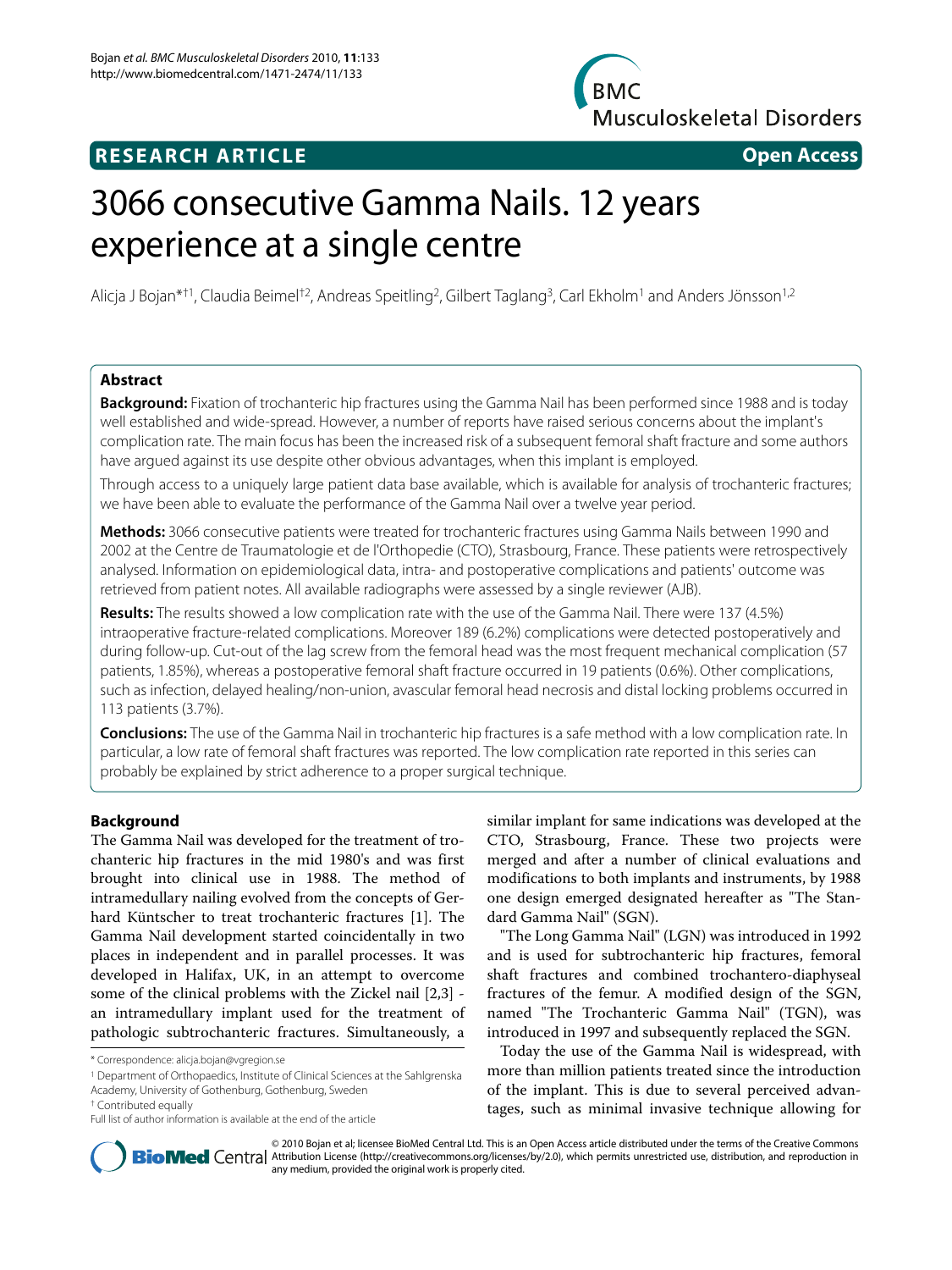short skin incisions and less blood loss compared with other techniques requiring more surgical exposure [[3-](#page-8-2)[6](#page-8-3)], reduced infection rate, minimal tissue damage, a shorter operating time and early weight bearing [\[7](#page-8-4)[,8](#page-8-5)]. The intramedullary position of the Gamma Nail provides a short lever arm for the cephalic screw, still allowing controlled impaction of the fracture [[3,](#page-8-2)[4,](#page-8-6)[9-](#page-8-7)[14\]](#page-8-8), but probably with less shortening than with sliding hip screw systems  $[15]$  $[15]$ .

Despite the widespread use of the Gamma Nail, there are reports on complications that are claimed to be implant-design related [[14,](#page-8-8)[16\]](#page-8-10). The use of the implant has been widely debated because postoperative complications such as subsequent shaft fractures [\[6](#page-8-3)[,17](#page-8-11)-[19\]](#page-8-12) and lack of scientific evidence supporting intramedullary versus extramedullary technique [\[3](#page-8-2)[,5](#page-8-13),[13](#page-8-14),[20](#page-8-15)[-34\]](#page-9-0). Nevertheless, this implant has seen numerous competitors [\[35-](#page-9-1)[41](#page-9-2)] based on the same concept, i.e. antegrade intramedullary nailing.

We decided to perform a thorough investigation of the Gamma Nail performance over a long period of time focusing on complications. At the Centre de Traumatologie et de l'Orthopedie (CTO) in Strasbourg, France we had access to a large database of thousands of consecutive patients treated with Gamma Nails. In the time period 1990-2002, 3066 consecutive patients treated with Gamma Nails were identified and retrospectively evaluated.

# **Methods**

The present study is a retrospective analysis of every patient treated with a Gamma Nail at CTO between January 1990 and December 2002. All patients with basocervical (AO/ASIF 31-B2.1), trochanteric (AO/ASIF 31-A), subtrochanteric (AO/ASIF 32-A) or combined trochantero-diaphyseal fractures (Table [1](#page-1-0)) entering the hospital (CTO) were treated with a Standard Gamma Nail (SGN),

<span id="page-1-0"></span>**Table 1: Fracture distribution according to the AO/ASIF fracture classification.**

| <b>AO/ASIF class</b> | Count | Frequency (%) |
|----------------------|-------|---------------|
| $31 - A1$            | 965   | 31.5          |
| $31 - A2$            | 1080  | 35.2          |
| $31 - A3$            | 371   | 12.1          |
| $31 - B2$            | 170   | 5.5           |
| $32-A$               | 114   | 3.7           |
| $32 - B$             | 49    | 1.6           |
| Other                | 40    | 1.4           |
| Missing              | 277   | 9.0           |
| Total                | 3066  | 100           |

a Trochanteric Gamma Nail (TGN) or a Long Gamma Nail (LGN). A small number of patients received another type of Gamma Nails (Gamma-Ti Nail, Long Gamma-Ti Nail, Dyax Asiatic Nail). No other implants were used for these types of fractures during this period. The implants were purchased from Howmedica France S.A. and from 1999 onwards from Stryker France S.A.

The patients were treated as surgical emergencies and the procedures were performed both by doctors under training and by senior surgeons. All surgeons were trained for the procedure.

The patients were operated on a traction table in a supine position, both general and spinal anaesthesia were used. Image intensifier was used. Additional fixation such as screws, cerclage wires and bone grafting was used when needed. Full weight bearing was allowed immediately postoperatively, except when the patient was believed to have an insufficiently stable fixation. Radiological examinations were performed pre-operatively, postoperatively within 24 hours after surgery and at follow-up when indicated.

The data collection was performed between 1st of March and 30th of June 2003 at CTO, Strasbourg, France. The study period was from the 1st of January 1990 to the 31st of December 2002. For these 12 years the data were collected for 3066 patients, all treated with Gamma Nails. A separate record of all patients treated with Gamma Nails was kept at the hospital. All available documents of these patients including radiographs were retrieved from the hospital archives. The demographic and technical intraoperative data were completed for all patients with help of the detailed list of all patients treated with Gamma Nail kept at the hospital since the introduction of this implant in the late 1980's.

The medical reports were reviewed for epidemiological data such as age, gender, fracture side, fracture aetiology, co-morbidity, pre- and postoperative mobility levels and presence of pain. Type of anaesthesia, nail type and nail dimensions were recorded. The intra- and postoperative complications were detected with the help of surgical reports, radiographs and follow-up visit notes. Patients were routinely scheduled for a follow-up visit usually between 3 and 6 months postoperatively. Institutionalised patients were reviewed at CTO only if needed.

The radiographs, antero-posterior and lateral views, were evaluated by a single observer (AJB). Pre-operative radiographs were used to classify the fractures according to the AO/ASIF system [[42](#page-9-3)]. The fractures classified as 31-A1 were considered stable [\[43](#page-9-4)[,44](#page-9-5)].

Quality of fracture reduction was assessed on postoperative radiographs. For the reduction to be considered unsatisfactory there was misalignment on the anteroposterior radiograph of more than 10 mm of any fragment, 10° of varus/valgus angulation, and/or more than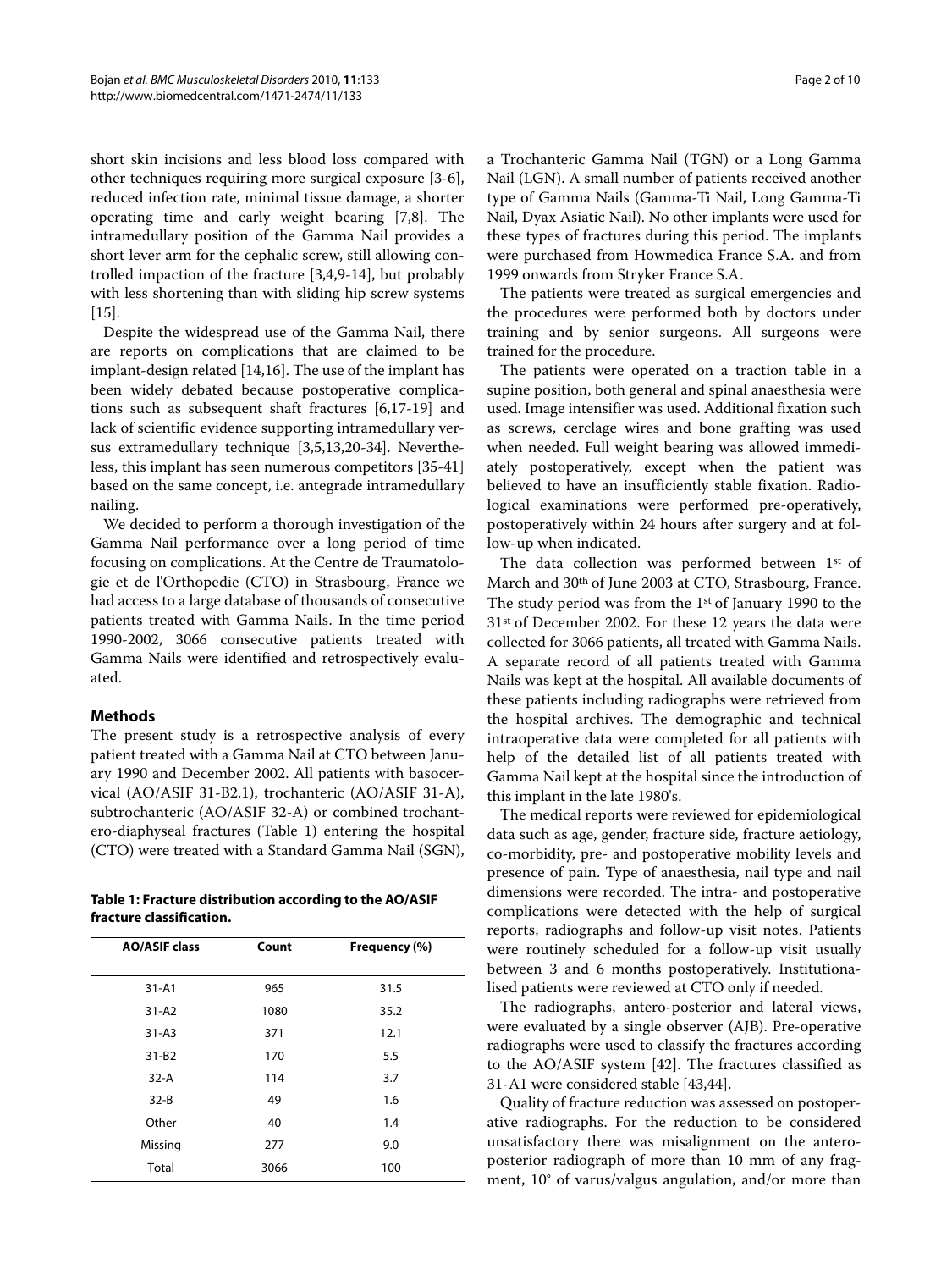20° of angulation on the lateral radiograph. Displacement of the lesser trochanter was disregarded.

Delayed union was defined as persistent pain and no sign of bridging callus after 4 months postoperatively. Non-union was defined as persistent pain and no sign of bridging callus 6 months postoperatively [[45\]](#page-9-6). Avascular femoral head necrosis (AVN) was defined as pain over the groin on weight-bearing correlated with radiographic findings: subchondral fracture, segmental or total collapse of the femoral head accompanied by secondary osteoarthritic changes [\[46](#page-9-7)]. Revision as a cause for surgery has been defined as a secondary surgery with Gamma Nail following a failure of previous fixation in trochanteric fracture. Traffic accident and fall from height as fracture cause was defined as high-energy trauma.

The records for mean operating time, the intraoperative blood loss, and the level of surgeon experience were incomplete and not retrievable.

The following complications were recorded: general complications defined as medical and anaesthetic complications during surgery, technical complications during surgery, and postoperative complications defined as fracture-related problems after surgery.

The institutional review board at CTO gave ethical approval before the study was commenced. Due to the retrospective nature of the study no burden or risk was imposed on the patients.

#### **Statistical analysis**

Results were tabulated and statistically analysed by using the SPSS (version 11.5, SPSS Inc. Chicago, Illinois, USA). The case report form and the corresponding variables were uniquely generated for our patient population and the questions adapted with help of patient notes samples before starting the study. Frequency and percent distributions were presented in tabular form for categorical variables. When data were missing, the remaining set of patients has always been validated by sex and age versus the total group of patients and when appropriate also for fracture pattern or fracture cause. Comparative analysis was performed by using the Chi-Square test for nominal and ordinal variables by evaluating frequencies within the groups with the method of cross tabulation. Before analysing continuous variables, the data sets were tested for normality by performing the Shapiro-Wilk test. When distribution was considered to be normal, for independent samples the Student's T test was performed; otherwise the Mann-Whitney test was used. Statistical significance for all tests was set at p-values less than 0.05. For normally distributed continuous variables, mean values, standard deviations (SD) and 95% confidence intervals (CI) of the mean are shown. For non-normal

distributed continuous variables, median, range and interquartile ranges (IQR) are displayed.

# **Results**

# **Demographics**

In total, 3066 consecutive patients treated with Gamma Nails were identified. Of these 2255 were women (73.5%), ratio female: male 2.7. Median age was 81 years, ranging from 14 to 106 years, with an IQR of 16 years. In the overall patient population as well as in most of the subgroups, the variable "age" showed always a significantly skewed distribution (p < 0.001, Shapiro-Wilk Test).

The proportion of females and males did not change over the years. Left-sided fractures were present in 50.7% of the patients. For both genders, the number of fractures increased with age to peak between 81 and 90 years. In age groups 11-60 years males were predominant (ratio female/male 0.4). 53.0% of all male fractures occurred before the age of 70, but only 13.8% in women.

Three dominant fracture causes were identified: a simple fall (88.1%), road traffic accident (5.1%), fall from a height (3.0%) and other causes (3.8%). Traffic accidents were responsible for fractures in 44.0% of the patients up to the age of 40, after this age a simple fall was the most common cause for both genders. High-energy trauma accounted for 7.2% of all fractures and 1.5% of fractures were seen in multitrauma patients. Ten patients had open fractures.

The fracture aetiology did not change during the study period. Males in all age groups were more likely than females to sustain a fracture from high-energy trauma (traffic accident or fall from a height) 21.3% vs. 2.3% (p < 0.001). This is most obvious in ages under 21 where none of the female fractures were due to traffic accidents (Table [2](#page-3-0)). In absolute numbers, high-energy fractures were fairly constant within males up to age of 70 years, varying between 24 and 37 patients annually (Table 3). Low energy fractures were the most common fracture cause after the age of 50. In females the rate of highenergy fractures in all age groups was low and its contribution is obscured by the dramatic increase in fragility fractures after the age of 70 (Figures [1](#page-4-0) and [2\)](#page-4-1). Nevertheless, 46.0% of female high-energy fractures occurred in ages 61-80 years.

Stable fractures (AO/ASIF 31-A1) constituted about one third of all fractures and grossly unstable fractures (AO/ASIF 31-A.3) constituted 12.1% (Table 1). Males were slightly overrepresented with unstable fractures. Patients under the age of 60 were more likely to sustain an unstable fracture than patients over 70 (62.5% vs. 59.6%, p < 0.005). The fracture distribution did not show any yearly variations.

On admission, 26.3% of the patients had no other medical condition, 34.2% had one co-existent disease, and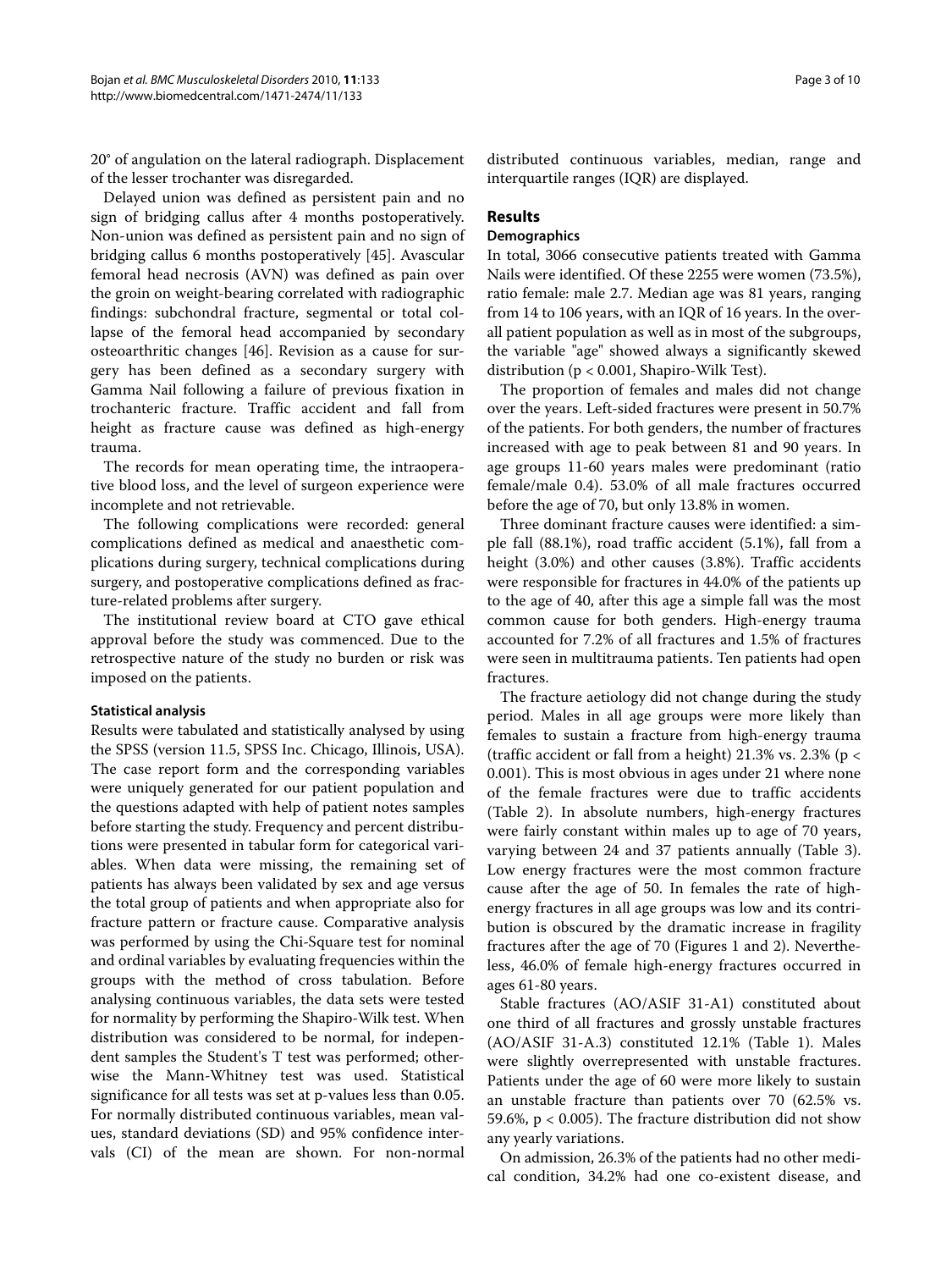| Age<br>groups | <b>Traffic</b> | <b>Fall from</b><br>height | Simple fall    | Revision       | <b>Metastasis</b> | Other | <b>Missing</b> | <b>Total</b>   | $\%$ |
|---------------|----------------|----------------------------|----------------|----------------|-------------------|-------|----------------|----------------|------|
| $11 - 20$     | $\mathbf 0$    | 0                          |                | 3              | $\mathbf 0$       |       | 0              | 5              | 0.2  |
| $21 - 30$     | 5              |                            | 0              | $\overline{2}$ | 0                 | 0     | 4              | 12             | 0.5  |
| $31 - 40$     | 3              | 2                          | 3              | 0              | 3                 | 1     | 1              | 13             | 0.6  |
| 41-50         | $\overline{2}$ | 5                          | 14             | 0              | 3                 |       | $\overline{2}$ | 27             | 1.3  |
| $51 - 60$     | 4              |                            | 32             |                | 12                | 2     | 9              | 61             | 2.7  |
| 61-70         | 10             | 4                          | 147            | 5              | 11                |       | 15             | 193            | 8.6  |
| 71-80         | 7              | 3                          | 533            | 9              | 12                | 3     | 24             | 591            | 26.2 |
| 81-90         | $\overline{2}$ | 3                          | 946            | 13             | 7                 | 3     | 69             | 1043           | 46.2 |
| 91-100        | $\mathbf 0$    | 0                          | 287            | $\overline{2}$ | 3                 | 1     | 15             | 308            | 13.6 |
| 101-110       | $\mathbf 0$    | 0                          | $\overline{2}$ | 0              | 0                 | 0     | 0              | $\overline{2}$ | 0.1  |
| Total         | 33             | 19                         | 1965           | 35             | 51                | 13    | 139            | 2255           | 100  |
| $\%$          | 1.3            | 1.0                        | 87.1           | 1.5            | 2.3               | 0.6   | 6.2            | 100            |      |

### <span id="page-3-0"></span>**Table 2: Distribution of injury cause in age groups in women.**

36.3% had 2-3 additional medical conditions, while 3.2% had more than 3 co-diseases. Almost half of the patients (48.0%) were socially independent. A prior contra-lateral hip implant was present in 10.2% of the patients.

#### **Treatment**

The SGN was implanted in 1623 patients, the TGN in 933 patients and LGN in 473 patients. In 37 patients other nail types were used (Gamma-Ti Nail, Long Gamma-Ti Nail, Dyax Asiatic Nail). The LGN patients were significantly ( $p < 0.001$ ) younger (median age 70 years, range 14 to 98 years, IQR 35 years) compared to patients in the SGN/TGN group (median age 82 years, range15 to 106 years, IQR 14 years). Furthermore, the LGN patients had,

**Table 3: Distribution of injury cause in age groups in men.**

to a higher degree, sustained high-energy fractures (p < 0.001): traffic accidents (16.3%) and fall from height (9.4%). 20.1% of LGNs were used in pathological fractures and 8.6% for revision surgeries.

Fracture reduction was considered by the investigator to be satisfactory in 84.7% and unsatisfactory in 5.7% of cases, information for 9.6% was missing. In only three patients an open reduction was performed. According to the surgical notes, the surgeon found insertion of the nail to be difficult for 3.1% of the nails in the SGN group, 1.0% in TGN group and 5.3% in the LGN group. In 4.1% of all patients distal locking was not performed because of perceived good stability of the fracture or accidentally by missdrilling. Enhanced fixation (screws, cerclage wires,

| Age<br>groups | <b>Traffic</b> | <b>Fall from</b><br>height | Simple<br>fall | Revisio<br>n | Metast<br>asis | Other          | <b>Missing</b> | <b>Total</b> | $\%$ |
|---------------|----------------|----------------------------|----------------|--------------|----------------|----------------|----------------|--------------|------|
|               |                |                            |                |              |                |                |                |              |      |
| $11 - 20$     | 14             |                            |                | 0            | 0              | 0              | 0              | 16           | 2.0  |
| $21 - 30$     | 20             | 5                          | $\overline{2}$ | 8            | 0              | $\overline{2}$ | 3              | 40           | 5.0  |
| $31 - 40$     | 22             | 12                         | 12             | 3            | 0              |                | 9              | 59           | 7.3  |
| 41-50         | 22             | 15                         | 26             | 6            | 4              | 5              | 4              | 82           | 10.1 |
| $51 - 60$     | 11             | 11                         | 42             | 4            | 7              | 3              | 10             | 88           | 10.8 |
| 61-70         | 14             | 10                         | 98             | 4            | 9              | 5              | 6              | 146          | 18.0 |
| 71-80         | 5              | 6                          | 139            | 5            | 5              | 0              | 12             | 172          | 21.2 |
| 81-90         |                | 4                          | 148            | 3            |                |                | 13             | 171          | 21.1 |
| 91-100        | 0              | 0                          | 33             | 0            | 0              | $\mathbf 0$    | 3              | 36           | 4.4  |
| 101-110       | 0              | 0                          | $\mathbf{1}$   | $\mathbf 0$  | $\mathbf 0$    | $\mathbf 0$    | 0              | 1            | 0.1  |
| Total         | 109            | 64                         | 502            | 33           | 26             | 17             | 60             | 811          | 100  |
| %             | 13.4           | 7.9                        | 61.9           | 4.1          | 3.2            | 2.1            | 7.4            | 100          |      |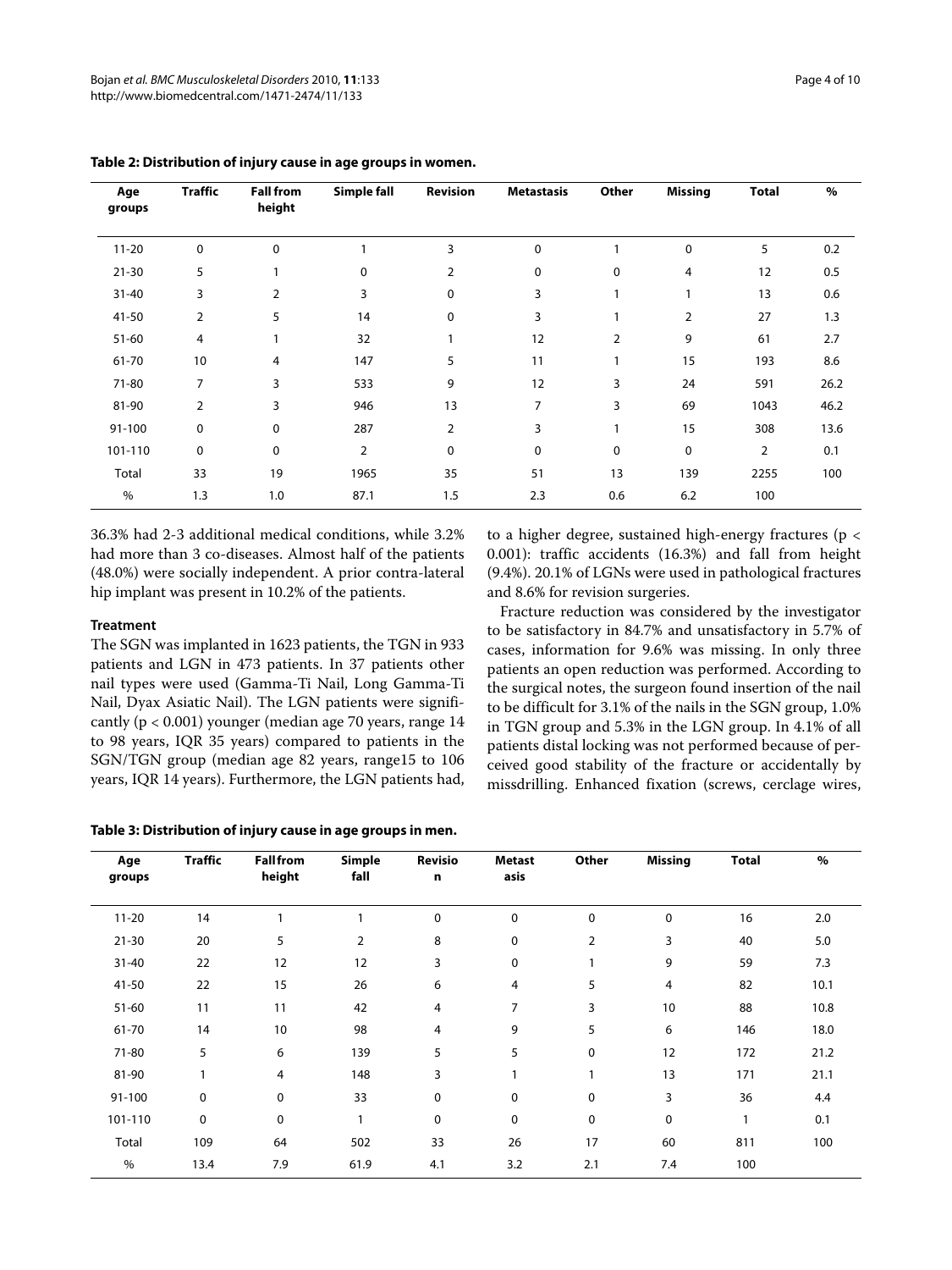<span id="page-4-0"></span>

<span id="page-4-1"></span>

**Figure 2 Comparison of cumulative incidence in high-energy trauma vs. simple fall in age groups for both genders**.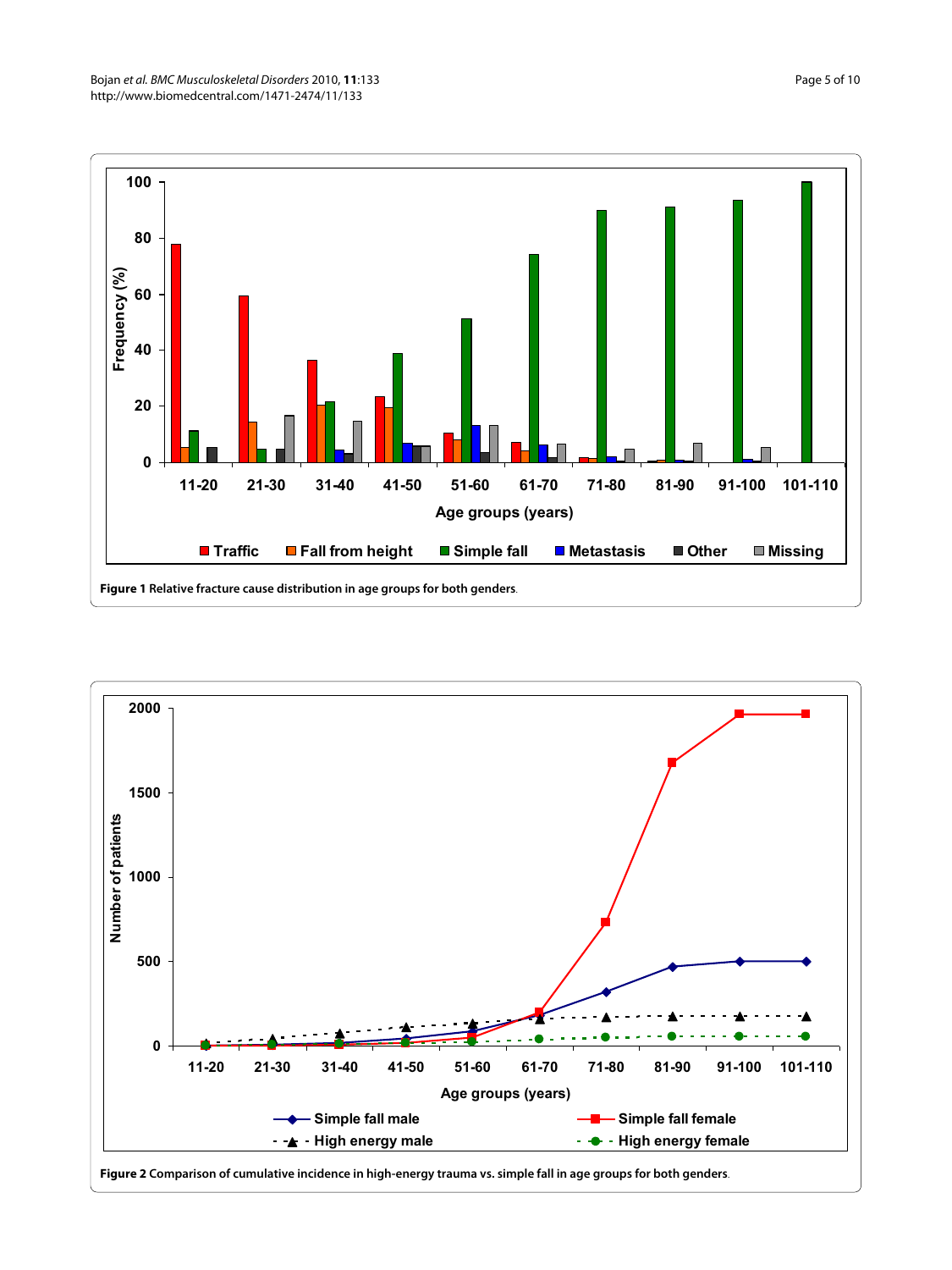bone grafting) was used in 17 patients (0.6%). In 18 patients (0.6%) the fixation was believed to be insufficiently stable and full weight bearing was not allowed.

At discharge, 6.2% of the patients were sent home and required no additional assistance. Twenty percent were discharged to home with nursing or to a rehabilitation institution (37.1%) or a nursing home (22.6%). The rest (14.3%) were sent to other institutions as dictated by other medical conditions. One-hundred-and-forty-one patients (4.6%) died before hospital discharge.

#### **General complications**

Altogether, 172 general complications (5.6%) were identified. Five patients had severe intraoperative complications related to anaesthesia; one of them deceased during surgery. One-hundred-and-sixty-seven complications (5.4%) were recorded postoperatively: 119 cardio-respiratory problems, 13 lung embolisms, 12 deep vein thromboses and 23 other medical complications (e.g. sepsis, renal insufficiency or stroke).

#### **Intraoperative fracture related complications**

We observed 137 (4.5%) fracture related complications during operation. Difficulties with distal interlocking resulted in additional perforations of cortices or placement of the distal locking screw outside the nail in 104 patients (3.4%). Thirty-one of these occurred with free hand distal interlocking in LGNs. Targeted distal nail locking in short nails (SGN and TGN) resulted in 8.6% misdrillings until 1993. With the introduction of a new radiolucent targeting device in 1994, the rate of this complication dropped significantly to  $1.1\%$  (p < 0.001).

Intraoperative fractures were noticed in 17 cases (0.5%) (10 SGNs, 1 TGN and 6 LGNs). Thirteen intraoperative fractures occurred in the lateral cortex of the proximal femur (9 SGN, 1 TGN and 3 LGN). Another four patients sustained distal anterior cortical perforation by the tip of the nail (3 LGN, 1 SGN). In five of these 17 cases the surgeons noticed an aberrant shape of the femur due to rachitic deformity, Paget's disease or trisomy 21 syndrome.

Sixteen surgeon-related problems were recorded; malreduction of the fracture or poorly positioned implant in 12 patients that led to second surgical procedure to avoid later complications, guide wire perforation into the pelvis in two cases, lag screw perforation into the acetabulum in one case and one case of lost set screw in the soft tissue.

#### **Postoperative fracture related complications**

Postoperatively and during follow-up 189 complications (6.2%) were detected (Table 4). We observed 19 postoperative femoral shaft fractures (0.6%). Thirteen of the 19 occurred with SGN, five with TGN and one with LGN. Fifteen were observed within less than three months postoperatively. One fracture was revised with a GK fem-

oral nail and the others with LGN. Correlation between femoral shaft fractures and distal locking problems, age, fracture pattern or nail type could not be shown. There were nine cases of distal interlocking screw problems (screw breakage and screw backing out). In total, statistically significant fewer complications were seen in the TGN group compared with the SGN group. There were 105 patients (6.5%) in SGN and 32 patients (3.3%) in TGN group ( $p < 0.001$ ).

#### **Implant removal**

Two-hundred-and-twenty-nine implant removal procedures were carried out. Eighty-seven nails were removed because of the complications described above. These patients were significantly ( $p < 0.001$ ) younger (median age 73 years, range 30 to 93 years, IQR 22 years) than rest of the study group. Persistent pain warranted nail removal in 30 patients, in four cases distal locking screws were removed and in two cases the lag screw was exchanged. Additionally 106 nails (3.4%) were removed for reasons other than complications (patient desires, low age). The LGN was removed most frequently (11.8%), followed by SGN (2.3%) and TGN (1.3%). The nails were removed in 9.6% of males and only in 1.2% of females; this difference being strongly statistically significant (p < 0.001). Considering fracture type, Gamma Nails were removed in complex diaphyseal fractures (AO/ASIF 32- C) most frequently, 15 out of 25 implants (60%), followed by subtrochanteric and simple diaphyseal ones (AO/ASIF 32-A and B, 16/158, 10.1%), complex intertrochanteric (AO/ASIF 31-A3.3, 19/229, 8.3%) and simple intertrochanteric ones (AO/ASIF 31-A3.2, 6/78, 7.7%).

Without new trauma, eight fractures occurred in the trochanteric region within two weeks after nail removal in healed fractures. These patients were significantly ( $p <$ 0.001) younger (median age 58 years, range 20 to 77 years, IQR 32 years) than the rest of the study group. In three cases, the re-fracture followed the primary fracture line.

# **Discussion**

The most important finding of the present study is the low rate of fracture related complications with the use of the Gamma Nails in the treatment of trochanteric hip fractures compared with the literature [[16](#page-8-10),[20](#page-8-15),[47-](#page-9-8)[49\]](#page-9-9).

In the present study, the rate of a subsequent fracture of the femoral shaft was extremely low (0.6%). Cut-out through the femoral head and AVN that led to revision were seen at a rate of 1.4%. General medical complications were seen in 5.6% of the patients, which is comparable with other studies [[29,](#page-8-16)[49\]](#page-9-9).

Fracture of the femoral shaft is a serious complication that has been reported more frequently for the Gamma Nail than with other devices used for the treatment of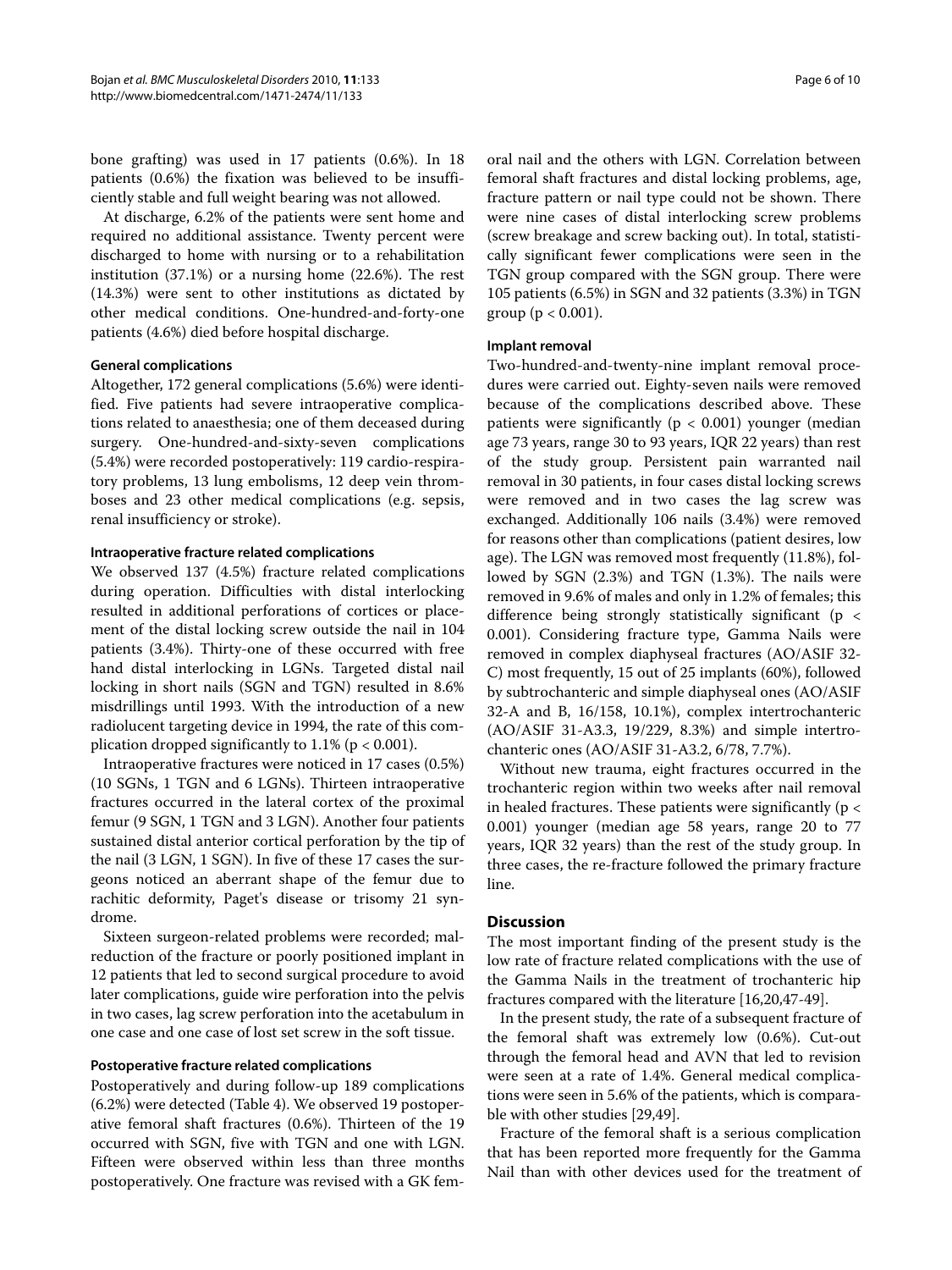| Fracture related postoperative<br>complication | <b>Number of patients</b> | Frequency (%) | <b>Treatment</b>  | <b>Number of</b><br>patients |
|------------------------------------------------|---------------------------|---------------|-------------------|------------------------------|
| Cut out                                        | 57                        | 1.85          | <b>THR</b>        | 17                           |
|                                                |                           |               | Nail change       | 5                            |
|                                                |                           |               | Nail removal      | 8                            |
|                                                |                           |               | Lag screw removal | $\mathbf{1}$                 |
|                                                |                           |               | No intervention   | 26                           |
| Infection                                      | 46                        | 1.5           | Nail removal      | 13                           |
|                                                |                           |               | Lavage            | 6                            |
|                                                |                           |               | <b>THR</b>        | 3                            |
|                                                |                           |               | No intervention   | 24                           |
| Femoral shaft fracture                         | 19                        | 0.6           | Long Gamma Nail   | 19                           |
| Avascular head necrosis                        | 17                        | 0.5           | <b>THR</b>        | 10                           |
|                                                |                           |               | Nail removal      | 1                            |
|                                                |                           |               | No intervention   | 6                            |
| Delayed healing/non-union                      | 41                        | 1.5           | Nail dynamisation | 32                           |
|                                                |                           |               | Bone grafting     | 10 <sup>°</sup>              |
|                                                |                           |               | Exchange nailing  | 3                            |
|                                                |                           |               | <b>THR</b>        | $\overline{2}$               |
|                                                |                           |               | Set screw removal | 1                            |
| Distal locking screw problems                  | 9                         | 0.3           | Screw removal     | $\overline{2}$               |
|                                                |                           |               | No intervention   | $\overline{7}$               |

#### **Table 4: The analysis of fracture-related postoperative complications and their treatment.**

trochanteric hip fractures. High incidence (6-17%) of a femoral shaft fracture after Gamma nailing was observed in earlier studies [[6,](#page-8-3)[14](#page-8-8)[,50](#page-9-10)-[52](#page-9-11)]. It was believed that this was due to specifics of the nail design of the first generation Standard Gamma Nail, such as the length, the valgus curvature and the distal diameter. It has also been suggested that there is a disparity between the design of the nail and the geometry of the bone resulting in the increased stiffness of the bone-implant system [\[14](#page-8-8)[,53](#page-9-12)]. Inappropriate placement of the distal locking screws [\[6](#page-8-3)] and/or misdrilling could also be responsible for some of these complications. Incorrect reaming or excessive tightening of the distal interlocking screws [[14,](#page-8-8)[54\]](#page-9-13) as well as the inappropriate handling of the implant such as the use of a hammer or insufficient reaming [\[3](#page-8-2)[,53](#page-9-12),[54](#page-9-13)] could increase the risk for this complication. These are factors, which can all be controlled by proper training and more surgical experience [[28\]](#page-8-17). In addition, intraoperative fractures may have passed unnoticed to present later as a femoral shaft fracture [[29](#page-8-16)].

In accordance with other studies [\[38](#page-9-14)[,48](#page-9-15)], most of the femoral shaft fractures occurred within three months postoperatively. However, the low rate of femoral shaft fracture in the present study (0.6%) is in contrast to other more recent reports on the SGN, e.g. 2.0% [\[16\]](#page-8-10), 5.0% [[48](#page-9-15)]

or on other nail designs such as Proximal Femoral Nail (PFN, Synthes Switzerland); 2.0% [\[49](#page-9-9)], Proximal Femoral Nail Alpha (PFNA, Synthes Switzerland): 2.2% [[55](#page-9-16)]. On the other hand in a study of 1000 patients [[28\]](#page-8-17) and in a study on the second-generation Gamma Nail (TGN) [\[5](#page-8-13)] this complication had a low rate of 1.1% and 0% respectively. A recent meta-analysis [\[56](#page-9-17)] clearly shows that newer design of the intramedullary devices and more surgical experience reduce the risk of the subsequent femoral shaft fracture.

We attribute the low rate of the postoperative femoral shaft fractures in this report to strict adherence to the original surgical technique at this study centre. Regardless of the implant, it appears that there is an increased rate of implant-related femoral shaft fractures after a hip fracture, particularly ipsilateral ones. The hip fracture population is fracture-prone and the consequences of a previous hip fracture such as diminished mental health score, altered hip- and femoral biomechanics, postoperative osteoporosis and increased likelihood of a new fall makes the patient susceptible to new injuries. It can therefore be assumed that there is a "baseline" level of postoperative femoral shaft fractures whatever method has been used to treat the hip fracture. This level appears to be in the range from 0% to 0.5% for nail fixation [\[5](#page-8-13),[49](#page-9-9)]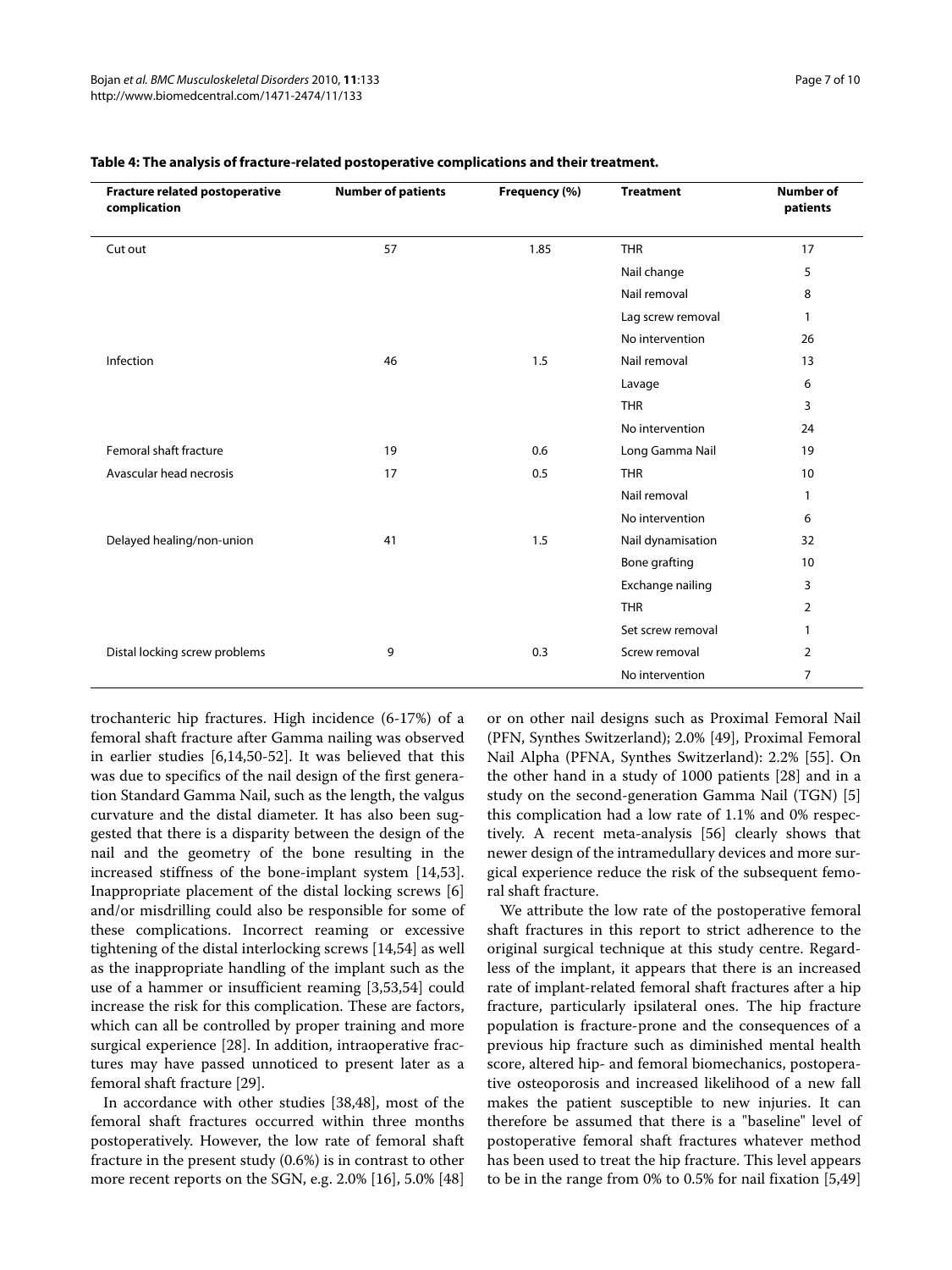and between 0.6% [[48](#page-9-15)] and 1.2% for plate fixation [\[57](#page-9-18)]. Incidence above this level may be due to specifics of the study group such as age, gender and fracture type or related to the choice of implant or the skills with which it is used. Despite the significant decrease in distal locking problems after the introduction of a new targeting device in 1993 we could not show a further decrease in postoperative femoral shaft fractures indicating that a proper technique was followed from the beginning. The study population at the CTO appears to have reached the baseline level for this complication.

In the present study, the complication responsible for the highest number of revisions was cut-out through the femoral head (1.85%). The cut-out complication has been reported to be the most frequent mechanical mode of failure for internal fixation devices for treatment of trochanteric hip fractures [[58-](#page-9-19)[60\]](#page-9-20). The cut-out rate varies between 0 and 16% in the previous studies [[16,](#page-8-10)[28,](#page-8-17)[32,](#page-8-18)[49](#page-9-9)[,61](#page-9-21)] and in older studies even up to 20% [\[62](#page-9-22)]. In previous reports, the revision incidence for these complications varies depending on the implant, with the Gamma Nail seeming to have a lower revision rate than plate fixation (Osnes *et al*. [\[48](#page-9-15)] plate fixation: 2.2%, SGN: 0.8%, Miedel *et al*. [[29\]](#page-8-16): Medoff-SHS: 5.5%, SGN: 2.7%). We therefore suggest that more attention should be paid to this complication, which may be surgically preventable [[16,](#page-8-10)[63\]](#page-9-23). The incidence of cut-out in our study  $(1.85\%)$  is comparable to the one reported by Kukla and co-workers (2.1%) [\[28](#page-8-17)].

Although the rate of femoral shaft fractures did not decline over the study period other improvements were seen. The distal locking problems decreased significantly  $(p < 0.001)$  after introduction of the second-generation targeting device at the end of 1993 (8.6% in early group vs. 1.1% in the late group). Significantly fewer fracture related complications were seen in the TGN group compared to the SGN group ( $p < 0.001$ ). This probably reflects the newer design with increased anatomical conformity [\[14](#page-8-8),[53](#page-9-12)]. Apart from these improvements over time we could not find proof of a "learning curve" in contrast to other authors [\[28\]](#page-8-17). This may be explained by the CTO being the developing hospital for the use of the Gamma Nail, in particular the surgical technique, and has rigorously maintained the surgical principles and technique associated with the use of this implant.

Re-fracture of the trochanteric region was seen within two weeks after nail removal, for reasons other than revision, in eight patients (8/136 patients). The patients sustaining this complication were young (median age 58 years). Removal of the Gamma Nail should therefore be done with caution and the patient should be advised on partial weight bearing until consolidation [[16](#page-8-10),[28,](#page-8-17)[29\]](#page-8-16).

Our data has allowed us to specify the cause for each fracture in a detail, which we believe, is unique. Gender and age specific patterns were clearly seen. Males are

more likely than females to have a high-energy fracture. It is obvious that this is explained by different activity and labour pattern, not only osteoporosis. Nevertheless, 46.0% of female high-energy fractures occur in ages above 60, reflecting a high activity level in this age group. It is also striking that traffic accidents are the main cause for trochanteric fractures in the young up to the age of 40 years. The epidemiological data cannot be presented as incidence numbers, since we lack epidemiological background data for the catchment population. We have no reason to believe that it differs considerably from other countries in the region and data are in concordance with other reports [\[64](#page-9-24)[,65](#page-9-25)].

This is by far the largest patient cohort treated with the Gamma Nails. Over 3000 consecutive patients at a single centre over a period of twelve years were analysed. The study period stretches from shortly after the market introduction of the implant until 2002. This also gave us the possibility of comparing two design generations of the implant. An additional strength of the study is that all radiological assessments, such as fracture classification, quality of fracture reduction and implant positioning were performed by a single observer in a limited time period (four months) limiting intra- and inter-observer bias, despite a possible risk for some systematic error.

Intra- and postoperative patient's notes were missing for 185 cases (6.0%). Only 1980 (64.6%) patients had at least one follow-up entry in our database. This important loss to follow-up can be explained by the retrospective character of the study and the long study period with varying methods in data collection. High mortality after trochanteric fractures and difficult surveillance of patients living at nursing homes contributed to the amount of missing data.

The quality of the radiographs was too variable to allow reliable assessment of osteoporosis grading according to Singh index [\[66\]](#page-9-26), or tip - apex distance (TAD) measurement [\[58\]](#page-9-19). However, evaluation of position of the lag screw in the femoral head was possible for 2610 cases (85%).

The CTO had a defined patient catchment area increasing the likelihood for the return of the patients to the hospital, should a complication occur, thus enabling an accurate recording of postoperative events. Accordingly, it is unlikely that femoral fractures have been unreported particularly since these typically occur within three months after the primary operation [\[16,](#page-8-10)[48\]](#page-9-15).

# **Conclusions**

A number of patient-related factors predict the outcome after treatment of trochanteric hip fractures such as fracture geometry, age and gender of the patient [[67\]](#page-9-27) as well as dementia [[68\]](#page-9-28). However, the surgeon is in control of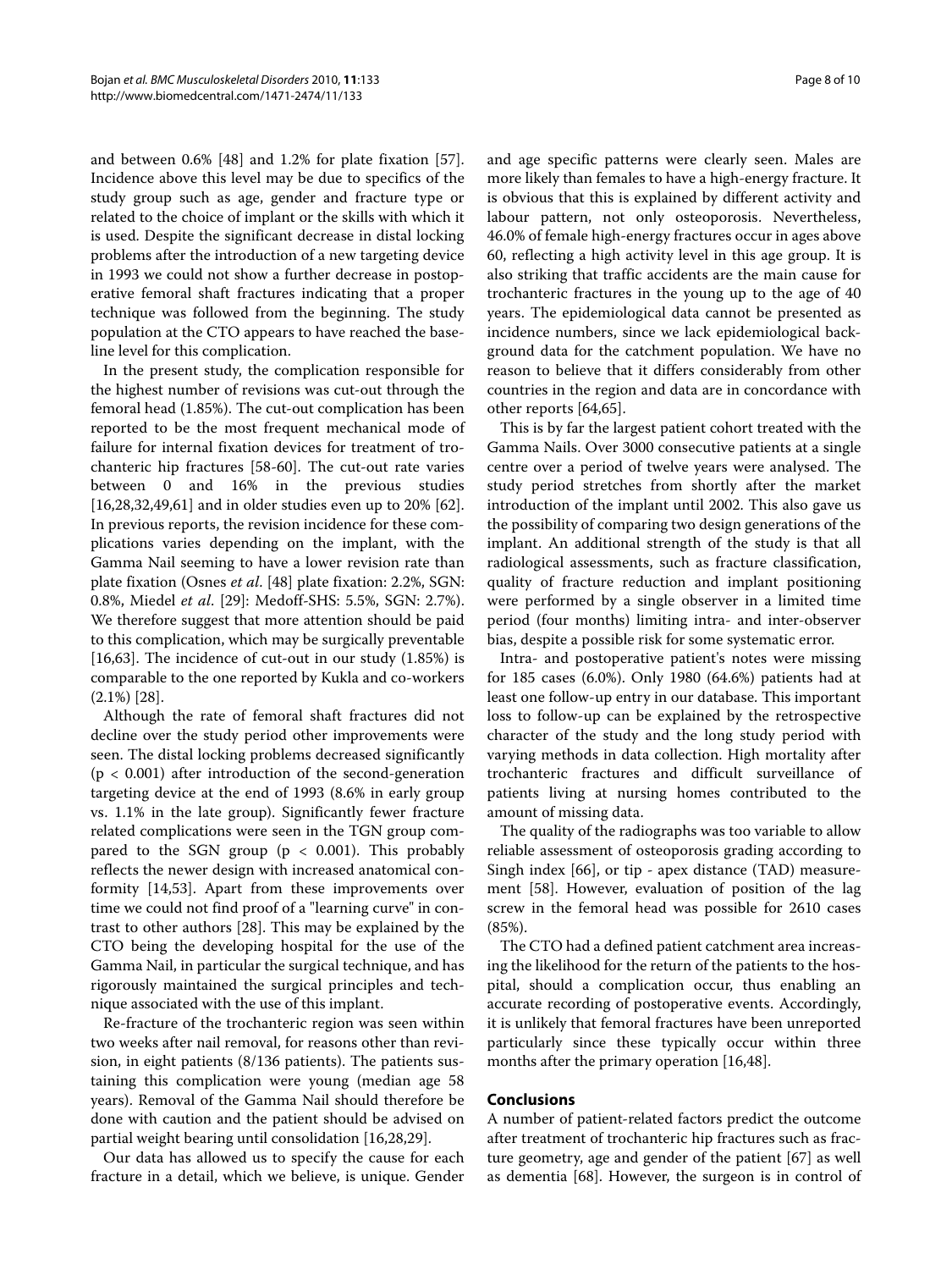fracture reduction, implant selection and implant placement, all of which must be optimized to ensure the success of the surgical intervention. We believe that this study supports the use of the Gamma Nail in trochanteric hip fractures leading to a low complication rate when the correct surgical technique is respected. As with any implant used for these fractures the main complication appears to be the cut-out of the lag screw through the femoral head, although at a low rate, while implantrelated femoral shaft fracture is less of the problem. Further evaluation of hip fracture treatment should involve multi-centre randomised prospective trials comparing cephalo-medullary nails and sliding hip screws.

#### **Competing interests**

CB, AS and AJ are employees of Stryker Osteosynthesis, Kiel, Germany, GT is and CE has been consultant to the same company. AJB was employed during the time of data collection by Stryker Osteosynthesis.

#### **Authors' contributions**

AJB carried out the data collection, analysis and participated in manuscript writing. CB participated in study design performed statistical data analysis. AJ and CE participated in data analysis and manuscript writing. AS and GT participated in study design and coordination and help to draft the manuscript. All authors read and approved the final manuscript.

#### **Acknowledgements**

The authors would like to thank Annelore Schreiber and Nils Brose for help with retrieval of patients' notes and radiographs.

#### **Author Details**

1Department of Orthopaedics, Institute of Clinical Sciences at the Sahlgrenska Academy, University of Gothenburg, Gothenburg, Sweden, 2Stryker Osteosynthesis, Kiel, Germany and 3Trauma Unit, University Hospital of Strasbourg, Strasbourg, France

#### Received: 17 October 2009 Accepted: 26 June 2010 Published: 26 June 2010

#### **References**

- <span id="page-8-0"></span>1. Kuentscher G: Recent advances in the field of medullary nailing**.** Ann Chir Gynaecol Fenn 1948, 37:115.
- <span id="page-8-1"></span>2. Zickel RE: An intramedullary fixation device for the proximal part of the femur. Nine years' experience**.** J Bone Joint Surg Am 1976, 58(6):866-872.
- <span id="page-8-2"></span>3. Halder SC: The Gamma nail for peritrochanteric fractures**[.](http://www.ncbi.nlm.nih.gov/entrez/query.fcgi?cmd=Retrieve&db=PubMed&dopt=Abstract&list_uids=1587873)** J Bone Joint Surg Br 1992, 74(3):340-344.
- <span id="page-8-6"></span>4. Parker MJ, Pryor GA: Gamma versus DHS nailing for extracapsular femoral fractures. Meta-analysis of ten randomised trials**.** Int Orthop 1996, 20(3):163-168.
- <span id="page-8-13"></span>5. Utrilla AL, Reig JS, Munoz FM, Tufanisco CB: Trochanteric gamma nail and compression hip screw for trochanteric fractures: a randomized, prospective, comparative study in 210 elderly patients with a new design of the gamma nail**.** J Orthop Trauma 2005, 19(4):229-233.
- <span id="page-8-3"></span>6. Bridle SH, Patel AD, Bircher M, Calvert PT: Fixation of intertrochanteric fractures of the femur. A randomised prospective comparison of the gamma nail and the dynamic hip screw**.** J Bone Joint Surg Br 1991, 73(2):330-334.
- <span id="page-8-4"></span>7. Park SR, Kang JS, Kim HS, Lee WH, Kim YH: Treatment of intertrochanteric fracture with the Gamma AP locking nail or by a compression hip screw--a randomised prospective trial**.** Int Orthop 1998, 22(3):157-160.
- <span id="page-8-5"></span>8. Lyddon DW Jr: The prevention of complications with the Gamma Locking Nail**.** Am J Orthop 1996, 25(5):357-363.
- <span id="page-8-7"></span>Curtis MJ, Jinnah RH, Wilson V, Cunningham BW: Proximal femoral fractures: a biomechanical study to compare intramedullary and extramedullary fixation**.** Injury 1994, 25(2):99-104.
- 10. Lindsey RW, Teal P, Probe RA, Rhoads D, Davenport S, Schauder K: Early experience with the gamma interlocking nail for peritrochanteric fractures of the proximal femur**.** J Trauma 1991, 31(12):1649-1658.
- 11. Heinz T, Vecsei V: [Complications and errors in use of the gamma nail. Causes and prevention]**.** Chirurg 1994, 65(11):943-952.
- 12. Mahomed N, Harrington I, Kellam J, Maistrelli G, Hearn T, Vroemen J: Biomechanical analysis of the Gamma nail and sliding hip screw**.** Clin Orthop 1994:280-288.
- <span id="page-8-14"></span>13. Leung KS, So WS, Shen WY, Hui PW: Gamma nails and dynamic hip screws for peritrochanteric fractures. A randomised prospective study in elderly patients**[.](http://www.ncbi.nlm.nih.gov/entrez/query.fcgi?cmd=Retrieve&db=PubMed&dopt=Abstract&list_uids=1587874)** J Bone Joint Surg Br 1992, 74(3):345-351.
- <span id="page-8-8"></span>14. Radford PJ, Needoff M, Webb JK: A prospective randomised comparison of the dynamic hip screw and the gamma locking nail**.** J Bone Joint Surg Br 1993, 75(5):789-793.
- <span id="page-8-9"></span>15. Platzer P, Thalhammer G, Wozasek GE, Vecsei V: Femoral shortening after surgical treatment of trochanteric fractures in nongeriatric patients**[.](http://www.ncbi.nlm.nih.gov/entrez/query.fcgi?cmd=Retrieve&db=PubMed&dopt=Abstract&list_uids=18404065)** J Trauma 2008, 64(4):982-989.
- <span id="page-8-10"></span>16. Hesse B, Gachter A: Complications following the treatment of trochanteric fractures with the gamma nail**.** Arch Orthop Trauma Surg 2004.
- <span id="page-8-11"></span>17. Adams CI, Robinson CM, Court-Brown CM, McQueen MM: Prospective randomized controlled trial of an intramedullary nail versus dynamic screw and plate for intertrochanteric fractures of the femur**.** J Orthop Trauma 2001, 15(6):394-400.
- 18. Albareda J, Laderiga A, Palanca D, Paniagua L, Seral F: Complications and technical problems with the gamma nail**.** Int Orthop 1996, 20(1):47-50.
- <span id="page-8-12"></span>19. Parker MJ, Handoll HH: Gamma and other cephalocondylic intramedullary nails versus extramedullary implants for extracapsular hip fractures**.** Cochrane Database Syst Rev 2004:CD000093.
- <span id="page-8-15"></span>20. Ahrengart L, Tornkvist H, Fornander P, Thorngren KG, Pasanen L, Wahlstrom P, Honkonen S, Lindgren U: A randomized study of the compression hip screw and Gamma nail in 426 fractures**[.](http://www.ncbi.nlm.nih.gov/entrez/query.fcgi?cmd=Retrieve&db=PubMed&dopt=Abstract&list_uids=12151898)** Clin Orthop 2002:209-222.
- 21. Anglen JO, Weinstein JN: Nail or plate fixation of intertrochanteric hip fractures: changing pattern of practice. A review of the American Board of Orthopaedic Surgery Database**.** J Bone Joint Surg Am 2008, 90(4):700-707.
- 22. Baumgaertner MR, Curtin SL, Lindskog DM: Intramedullary versus extramedullary fixation for the treatment of intertrochanteric hip fractures**.** Clin Orthop 1998:87-94.
- 23. Boriani S, De Iure F, Bettelli G, Specchia L, Bungaro P, Montanari G, Capelli A, Canella P, Regnoli R, Triscari C: The results of a multicenter Italian study on the use of the Gamma nail for the treatment of pertrochanteric and subtrochanteric fractures: a review of 1181 cases**.** Chir Organi Mov 1994, 79(2):193-203.
- 24. Calvert PT: The Gamma nail--a significant advance or a passing fashion? J Bone Joint Surg Br 1992, 74(3):329-331.
- 25. Chevalley F, Gamba D: Gamma nailing of pertrochanteric and subtrochanteric fractures: clinical results of a series of 63 consecutive cases**[.](http://www.ncbi.nlm.nih.gov/entrez/query.fcgi?cmd=Retrieve&db=PubMed&dopt=Abstract&list_uids=9314147)** J Orthop Trauma 1997, 11(6):412-415.
- 26. Jiang SD, Jiang LS, Zhao CO, Dai LY: No advantages of Gamma nail over sliding hip screw in the management of peritrochanteric hip fractures: a meta-analysis of randomized controlled trials**.** Disabil Rehabil 2008, 30(7):493-497.
- 27. Kempf I, Grosse A, Taglang G, Favreul E: [Gamma nail in the treatment of closed trochanteric fractures. Results and indications apropos of 121 cases]**.** Rev Chir Orthop Reparatrice Appar Mot 1993, 79(1):29-40.
- <span id="page-8-17"></span>28. Kukla C, Heinz T, Gaebler C, Heinze G, Vecsei V: The standard Gamma nail: a critical analysis of 1,000 cases**.** J Trauma 2001, 51(1):77-83.
- <span id="page-8-16"></span>29. Miedel R, Ponzer S, Tornkvist H, Soderqvist A, Tidermark J: The standard Gamma nail or the Medoff sliding plate for unstable trochanteric and subtrochanteric fractures. A randomised, controlled trial. J Bone Joint Sura Br 2005, 87(1):68-75.
- 30. Pervez H, Parker MJ: Results of the long Gamma nail for complex proximal femoral fractures**.** Injury 2001, 32(9):704-707.
- 31. Sehat K, Baker RP, Pattison G, Price R, Harries WJ, Chesser TJ: The use of the long gamma nail in proximal femoral fractures**[.](http://www.ncbi.nlm.nih.gov/entrez/query.fcgi?cmd=Retrieve&db=PubMed&dopt=Abstract&list_uids=16054630)** Injury 2005, 36(11):1350-1354.
- <span id="page-8-18"></span>32. Valverde JA, Alonso MG, Porro JG, Rueda D, Larrauri PM, Soler JJ: Use of the Gamma nail in the treatment of fractures of the proximal femur**.** Clin Orthop 1998:56-61.